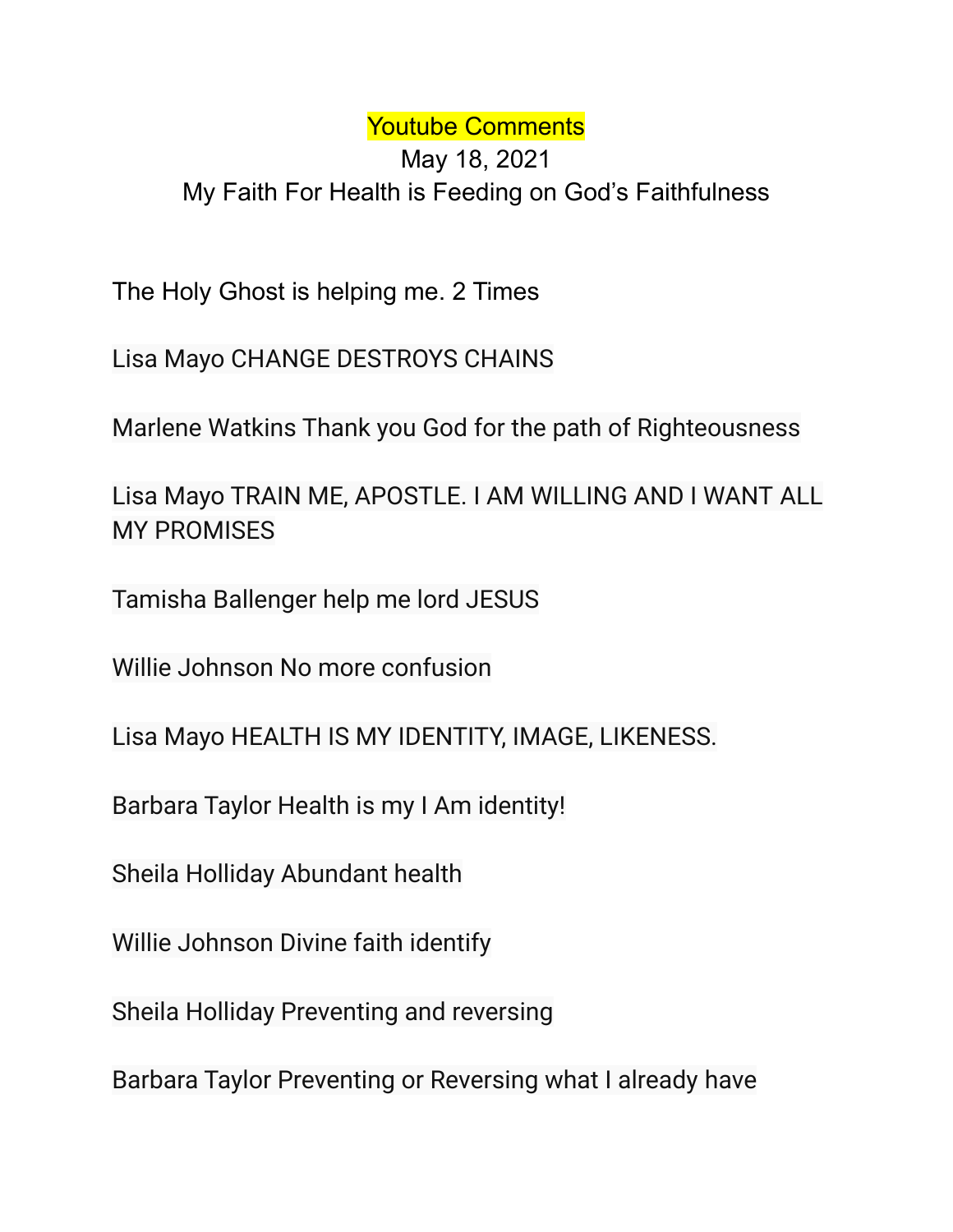## Lisa Mayo LISTEN WITH HEART.NOT MIND

Lisa Mayo I HAVE INFIRMITIES, THAT LEAD ME TO PRAYER. THATS GOOD SIR

Barbara Taylor Thank God I'm not being condemn

Lisa Mayo I MUST KNOW THE MIND OF THE SPIRIT ABOUT MY HEALTH. GLORY

Lisa Mayo I HAVE GOOD HEALTH.

Barbara Taylor I Got a covenant me

Barbara Taylor I am in agreement with God

Willie Johnson Abundant Health

Denedriane Dean Revealed health

Barbara Taylor I'm getting it Lord

Marlon Reed Hallelujah I got it God

Sheila Holliday Help me Holy Spirit

Lisa Mayo I HAVE INFIRMITIES, THAT LEAD ME TO PRAYER. THATS GOOD SIR